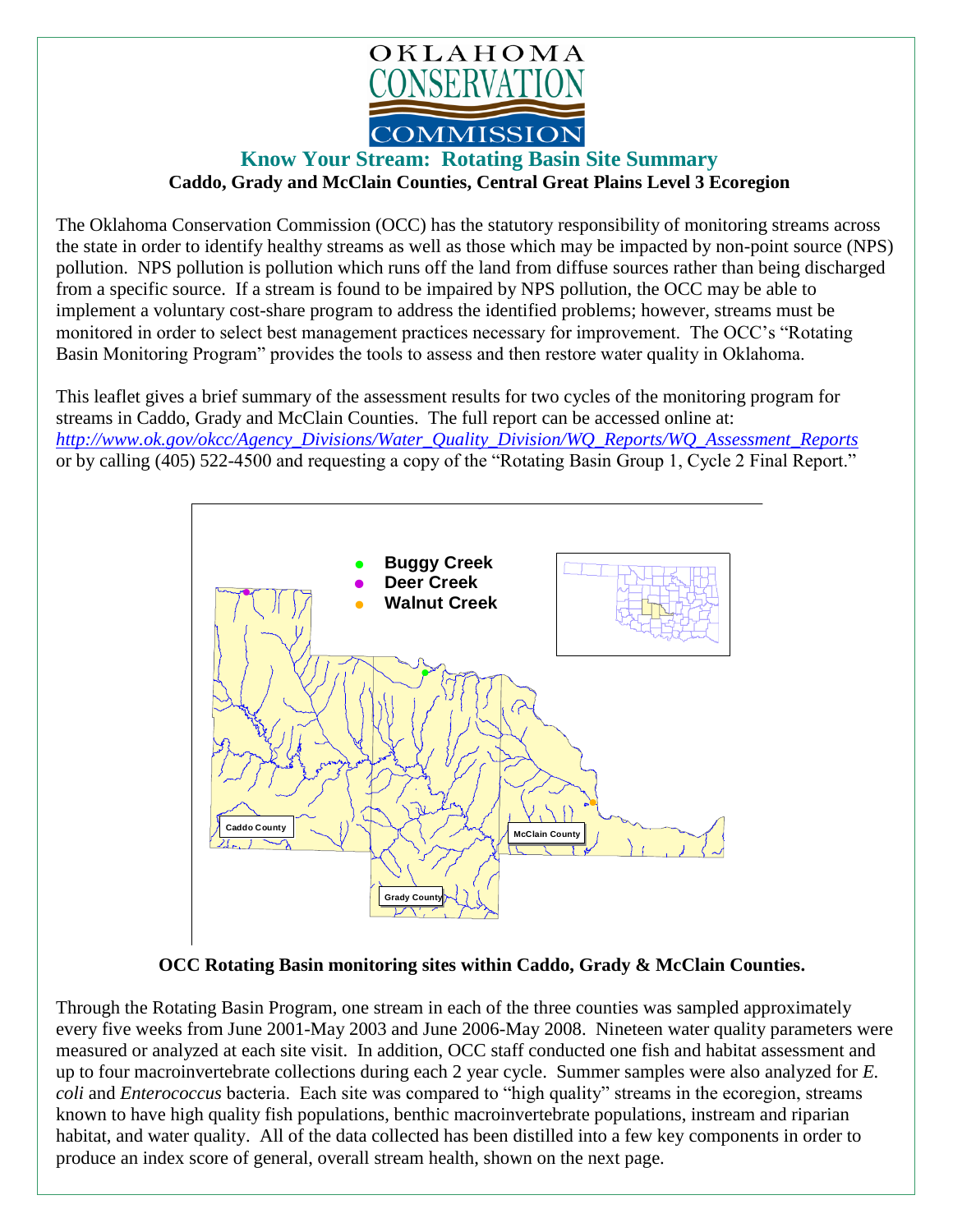**Summary of general stream health as determined by comparison to high quality streams in the Central Great Plains ecoregion and by assessment using Oklahoma State Water Quality Standards***†***.**

|                                                                                                                                                                                                 | <b>Good</b>                        |                   |                     |
|-------------------------------------------------------------------------------------------------------------------------------------------------------------------------------------------------|------------------------------------|-------------------|---------------------|
| moderate<br>good<br>poor                                                                                                                                                                        | <b>Buggy Creek</b>                 | <b>Deer Creek</b> | <b>Walnut Creek</b> |
| <b>Overall Stream Health</b>                                                                                                                                                                    | 39                                 | 45                | 41                  |
| Phosphorus                                                                                                                                                                                      | 5                                  | 5                 | 3                   |
| Nitrogen                                                                                                                                                                                        | 5                                  | 5                 | 5                   |
| Ammonia                                                                                                                                                                                         | 5                                  | 5                 | 5                   |
| Dissolved Oxygen                                                                                                                                                                                | 5                                  | 5                 | 5                   |
| pH                                                                                                                                                                                              | 5                                  | 5                 | 5                   |
| Turbidity                                                                                                                                                                                       | 5                                  | 5                 | 5                   |
| Salts (chloride, sulfate, TDS)                                                                                                                                                                  | 5                                  | 5                 | 5                   |
| Fish                                                                                                                                                                                            | 3                                  | 5                 | 5                   |
| Macroinvertebrates                                                                                                                                                                              |                                    | 5                 | 3                   |
| Instream/Riparian Habitat                                                                                                                                                                       | 5                                  | 5                 | 5                   |
| Bacteria                                                                                                                                                                                        | $-5$                               | $-5$              | $-5$                |
|                                                                                                                                                                                                 | Scale of 1-5 with 5 being the best |                   |                     |
| 1=significantly worse than high quality sites<br>KEY:<br>3=not as good as high quality sites but not impaired<br>5=equal to or better than high quality sites<br>-5=impaired by state standards |                                    |                   |                     |

**Note: Most streams in Oklahoma are impaired by at least one type of bacteria.**

**Buggy Creek (OK520610-02-0120C):** This stream is comparable to high quality streams in the ecoregion for all parameters except bacteria, fish and macroinvertebrates. The fish community was slightly impaired and the macroinvertebrate community moderately impaired.

**Deer Creek (OK520620-06-0010F):** This stream is comparable to high quality sites for all parameters except bacteria.

**Walnut Creek (OK520610-03-0010F):** This stream is comparable to high quality sites for all parameters except phosphorus (which was slightly elevated) and macroinvertebrates (which were slightly impaired).

*† The use of Oklahoma Water Quality Standards to assess streams and the 2008 results are described in the DEQ's 2008 Integrated Report, accessible online at: http://www.deq.state.ok.us/wqdnew/305b\_303d/2008\_integrated\_report\_entire\_document.pdf*